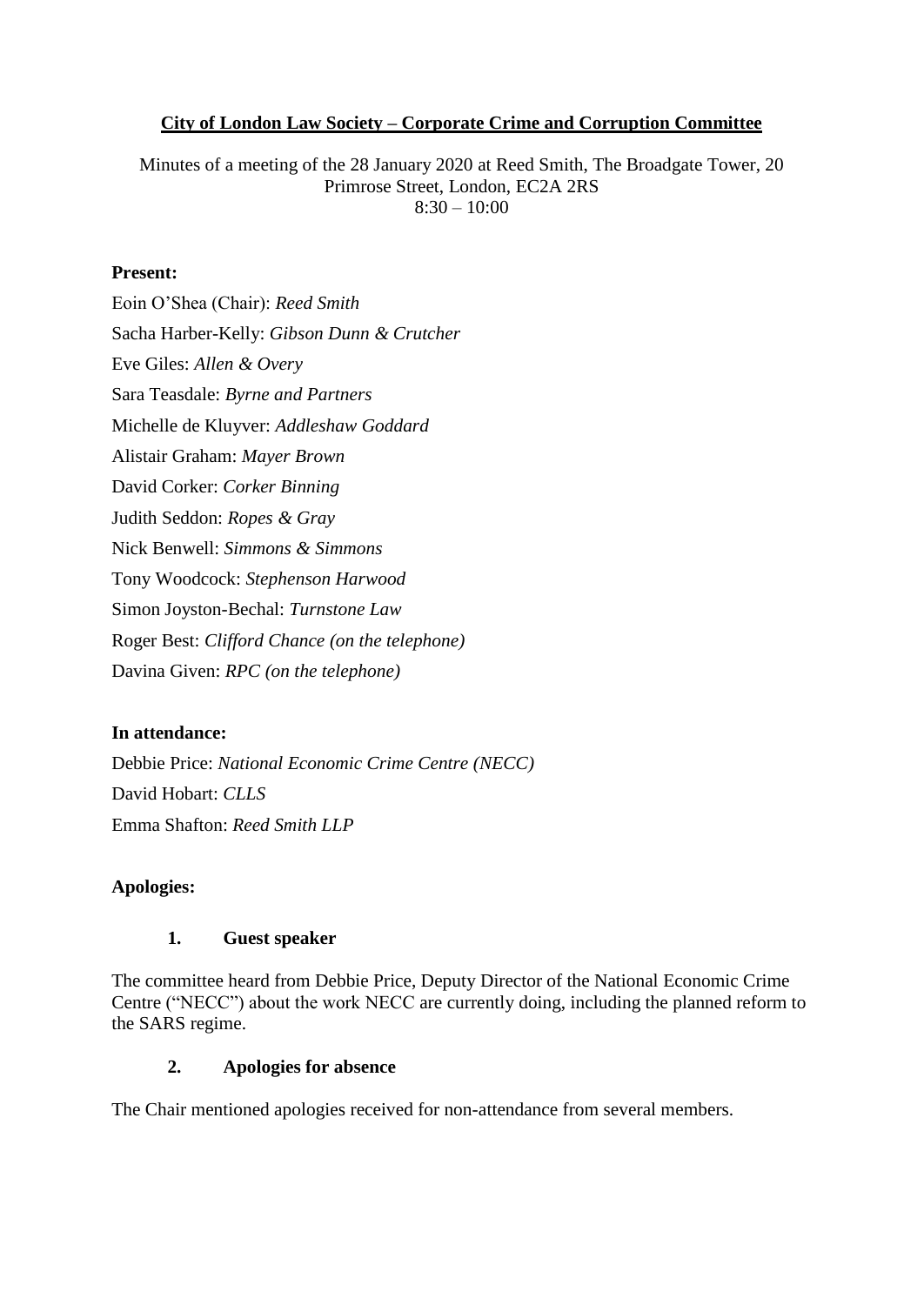### **3. Minutes of last meeting**

No amendments proposed to the minutes of the last meeting (10 December 2019) by those in attendance. The Chair directed that the approved minutes be filed on the CLLS website 24 hours after the meeting, subject to Committee members sending any final comments on the draft.

### **4. Committee Membership**

Applications to join the committee were received from Tom Epps (Cooley), Hannah Lamming (Peters & Peters), Elly Proudlock (Linklaters) and Andrew Katzen (Hickman and Rose). The committee considered and approved all applications.

## **5. Pre-Interview Disclosure & Interview Practices**

The Chair provided an update. A productive meeting with the Fraud Lawyers Association took place at the end of December 2019. It was agreed that the CLLS and the FLA should work together on this issue so far as possible. It is not clear whether reform remains a priority for the SFO and it was agreed that this issue should be raised with individuals at the SFO.

One idea which was canvassed at the meeting was updating the existing Law Society practice note on this subject so as to emphasise the need to prioritise client interests (for example by not revealing the names of other clients to the SFO without consent).

Committee members agreed that any position taken by bodies such as ours (CLLS, FLA, etc.) should not be seen to undermine any possible legal challenges by individual interviewees.

The Chair remains of the view that improvements to the guidance should be encouraged, and that it is possible to do this without sacrificing any individual right to object to particular decisions or to the policy as a whole.

### 6. **Practice/Legal Updates**

The new SFO guidance on corporate compliance programmes was discussed.

# **7. Upcoming consultations/legislations**

Nothing of note.

### **8. External Guest Speakers**

The committee would like to invite Lisa Osofsky of the SFO to speak again. The committee discussed inviting a speaker from HMRC to discuss failure to prevent tax evasion offences